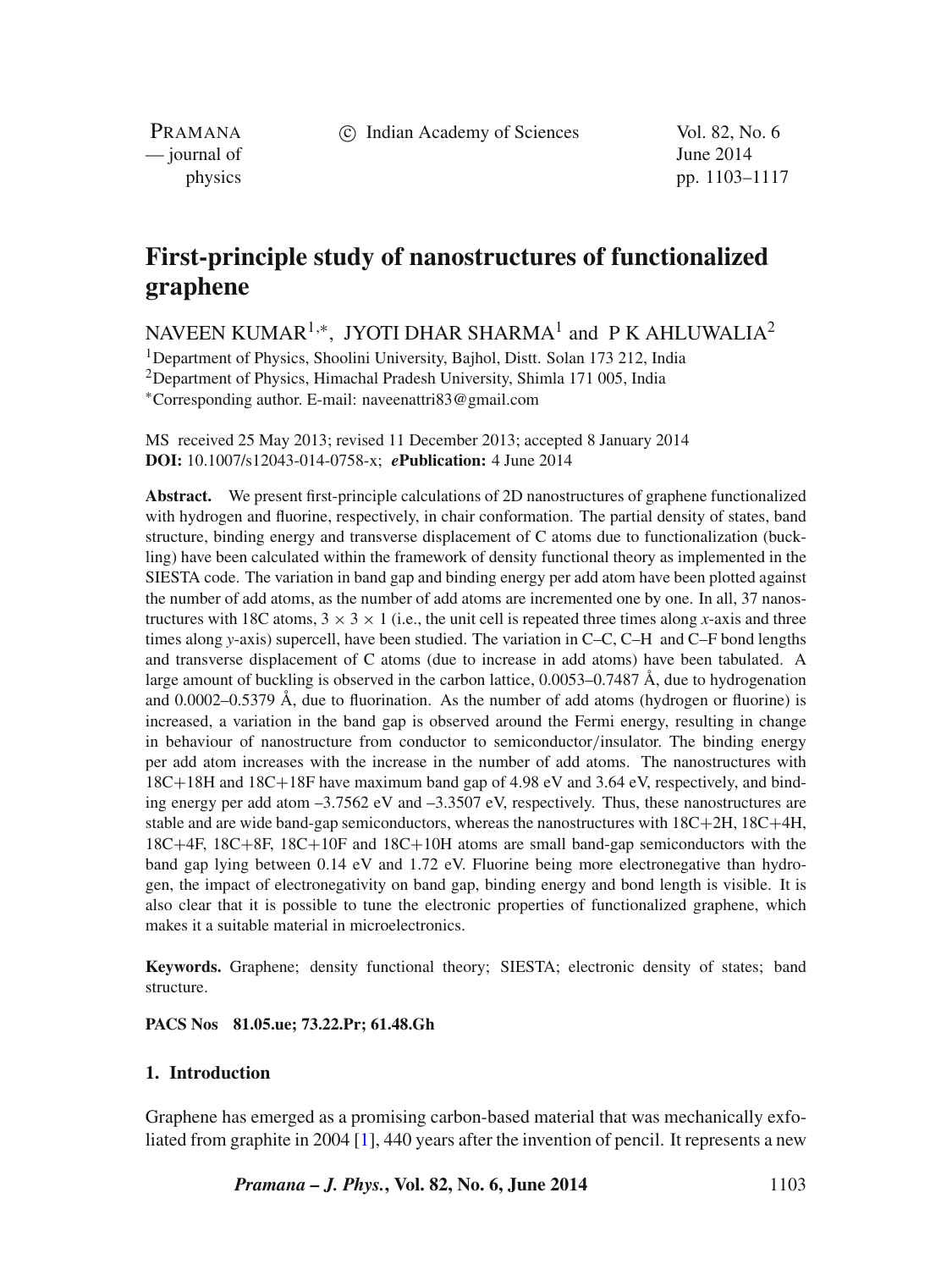class of materials that are only one-atom thick and it has gained attention due to its unique electronic and magnetic properties [\[2–](#page-13-1)[5\]](#page-13-2). It offers new inroads into low-dimensional properties and continues to provide fertile ground for many applications [\[2\]](#page-13-1). Carbon electronics with a possibility of ballistic transport has technologically emerged more promising for fabricating nanoscale devices.

As graphene is a two-dimensional and low-cost material, it is possible to reduce the size and cost and further improve the quality of electronic devices, and graphene is going to play a key role in the development of carbon technology. Although the absence of a band gap hinders its applications in microelectronic devices, a suitable band gap can be tailored by chemical functionalization of graphene, which results in the tuning of electronic and magnetic properties for vast applications in microelectronics. A few other aspects such as (a) graphene can be used for hydrogen storage, (b) graphene can be made magnetic for its potential use in spintronics, (c) low reflectance, high carrier mobility and high absorption of graphene can be used for fabricating optoelectronic devices and (d) its use in electrochemical devices and biosensors, are the other motivations for studying chemical functionalization of graphene [\[3\]](#page-13-3).

Also, recent computational and experimental studies have shown that hydrogenation of pristine graphene results in a metal–semiconductor transition [\[6–](#page-13-4)[16\]](#page-14-0). Hydrogenation of graphene has been found to be reversible  $[10]$ . The reverse engineering on graphene has great potential in the design of functional nanomaterials and fuel storage devices. Fully hydrogenated graphene, i.e., graphane, is a wide band-gap semiconductor. It is at least as stable as graphene functionalized with fluorine [\[6\]](#page-13-4). Because of its structure and low dimensionality, it provides fertile possibilities for fundamental science and technological applications.

The fluorination of graphene has attracted considerable attention because it increases the reactivity of  $sp^2$  bonds and opens up a wide range of modifications. It enables tuning of band gaps and opens up possibilities as a dopant for usage in electronics. Many experiments have shown dramatic changes in the electronic and structural properties of graphene by increasing the percentage of fluorine. Recent theoretical research has also focussed on fluorinated graphene [\[17](#page-14-1)[,18\]](#page-14-2). When chemical elements like hydrogen and fluorine are absorbed on the surface of graphene, they form covalent bonds with the carbon atoms. As a result, the planar crystal structure of graphene characterized by  $sp<sup>2</sup>$  bonds between the carbon atoms is transformed into a three-dimensional structure with  $s p<sup>3</sup>$  bonds.

In this paper we have undertaken an *ab initio* computational study of 2D nanostructures of graphene functionalized with hydrogen as well as with fluorine, modelled in chair conformation, to look for possible systematics in their influence on band structure, bond lengths and buckling (transverse displacement of C atoms) on functionalization. Our calculations are based on the method of numeric localized atomic orbitals and pseudopotentials using density functional theory (DFT) [\[19](#page-14-3)[,20\]](#page-14-4) as implemented in the SIESTA code. We have scanned the complete spectrum of variation in band gap, binding energy per add atom, bond lengths and transverse displacement of C atoms due functionalization of 2D nanostructure of graphene, functionalized with H and F, increasing add atom in steps of 1 up to 18. We have also observed the impact of electronegativity of add atom in the functionalization on these properties. Some of the other studies have focussed mainly on 100% and 50% functionalized cases of hydrogenation, for which we have compared our results and comparison was possible only for bond lengths. As has been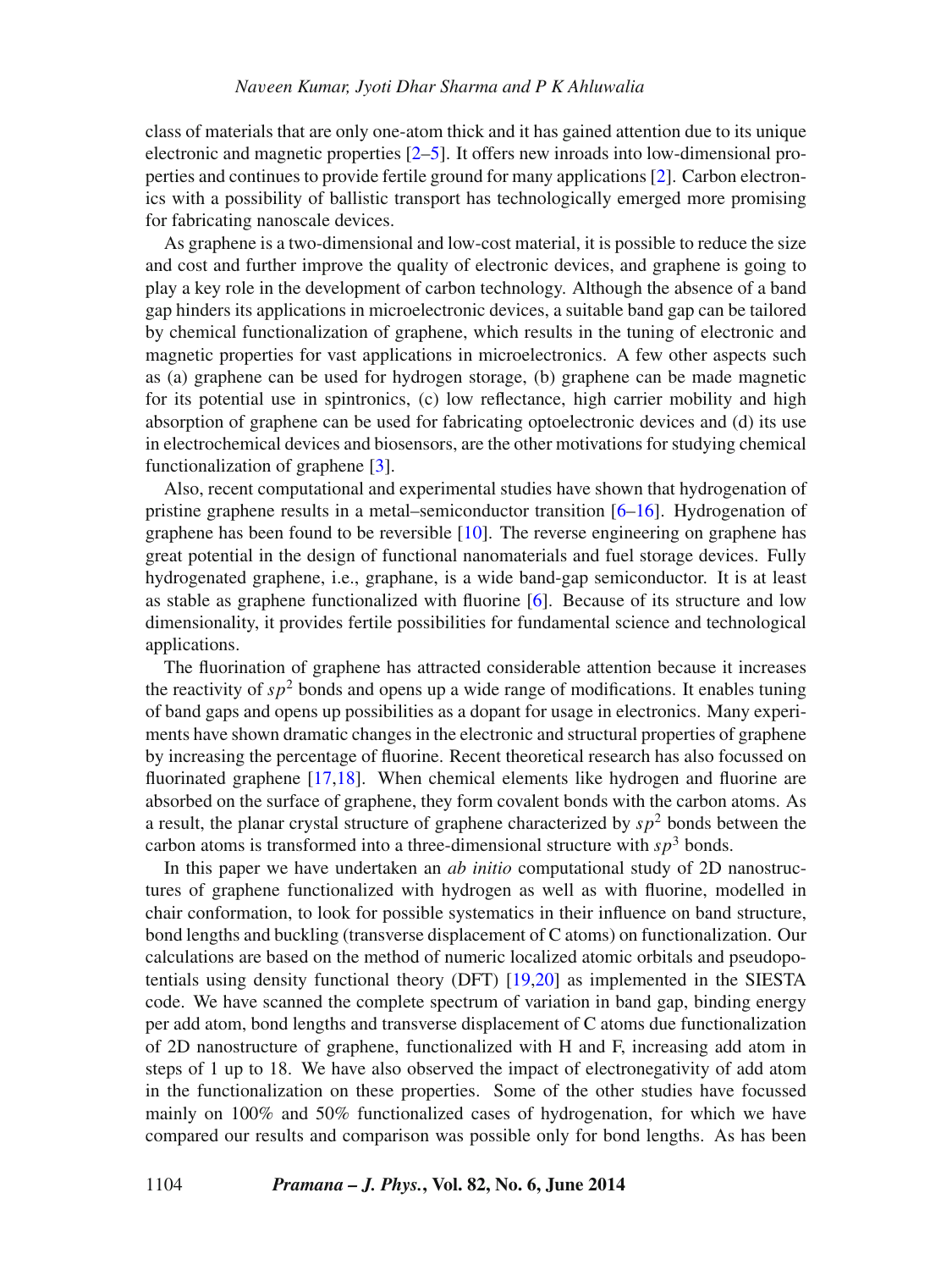mentioned in recent papers [\[16](#page-14-0)[,17\]](#page-14-1), 100% functionalization has not been achieved so far. Therefore, more thorough investigation into the variation in electronic and structural properties due to functionalization is desirable. Our study is more detailed and exhaustive as we present more useful results which are illustrated graphically and discuss the effect of electronegativity of add atom.

Through first-principle total energy calculations, Sofo *et al* [\[6\]](#page-13-4) predicted for the first time, in 2007, that graphene could be fully hydrogenated to form a stable hydrocarbon, the so-called graphane. This theoretical prediction was translated into reality by Elias *et al* [\[8\]](#page-13-6), who demonstrated experimentally that a single layer of graphene could be hydrogenated to graphane. Some of the other computational studies of functionalized (hydrogenated) graphene are by Boukhvalov *et al* [\[7\]](#page-13-7), Flores *et al* [\[9\]](#page-13-8) and Chandrachud *et al* [\[11\]](#page-14-5). A detailed comparison of our results with these studies has been made (see [§3](#page-5-0)) and table [1\)](#page-3-0).

We have studied the 37 nanostructures of functionalized graphene with 18C atoms in  $3 \times 3 \times 1$  supercell. The number of add atoms (H or F) are incremented in a step of one from 1 to 18 in chair conformation. Figures  $1a-1d$  show the optimized structures for pristine graphene (18C) and hydrogenated graphene in chair conformation with 50% (18C+9H), 75% (18C+14H) and 100% (18C+18H) of H atoms, respectively. Figures [2a](#page-4-1)−[2c](#page-4-1) show optimized structures for fluorinated graphene in chair conformation with 50% (18C+9F), 75% (18C+14F) and 100% (18C+18F) of F atoms, respectively. Our study is more systematic and thorough as compared to other computational studies mentioned above as we have incremented add atoms one by one in chair conformation. In this way, it is possible to study the tuning of band gap and other properties such as variation in formation energy, bond lengths, bond angles, buckling and HUMO–LUMO of functionalized graphene more thoroughly.

#### <span id="page-2-1"></span>**2. Simulation details**

Simulations presented are based on the method of numerical localized atomic orbitals, pseudopotentials and density functional theory (DFT) [\[19,](#page-14-3)[20\]](#page-14-4). We have used Troullier Martin, norm conserving, relativistic pseudopotentials [\[21,](#page-14-6)[22\]](#page-14-7) in fully separable Kleinman and Bylander form for carbon, hydrogen and fluorine. The exchange and correlation energies are treated within the generalized gradient approximation (GGA) according to the Perdew, Burke and Ernzerhof (PBE) parametrization. The pseudopotentials used were tested for properties of molecules such as CH4 provide us converged parameters for the present study. Throughout geometry optimization, double zeta polarization (DZP) basis set with a confinement energy of 0.01 Ry were used. 11×11×1 Monkhorst–Pack of *k* points was used for sampling Brillouin zone. The spacing of the real space grid used to calculate the Hartree, exchange and correlation contribution to the total energy and Hamiltonian was 250 Ry. Minimization of energy was carried out by giving sufficient number of SCF iterations using standard conjugate-gradients technique. Interactions between adjacent layers is eliminated by creating a vacuum between two layers with a large spacing of 20 Å.

The binding energy (BE) per add atom  $E_{BE}$  of the functionalized graphene was calculated using the following formula:

<span id="page-2-0"></span>
$$
E_{\rm BE} = [E_{\rm T} - E_{\rm G} - nE_{\rm A}]/n, \tag{1}
$$

*Pramana – J. Phys.***, Vol. 82, No. 6, June 2014** 1105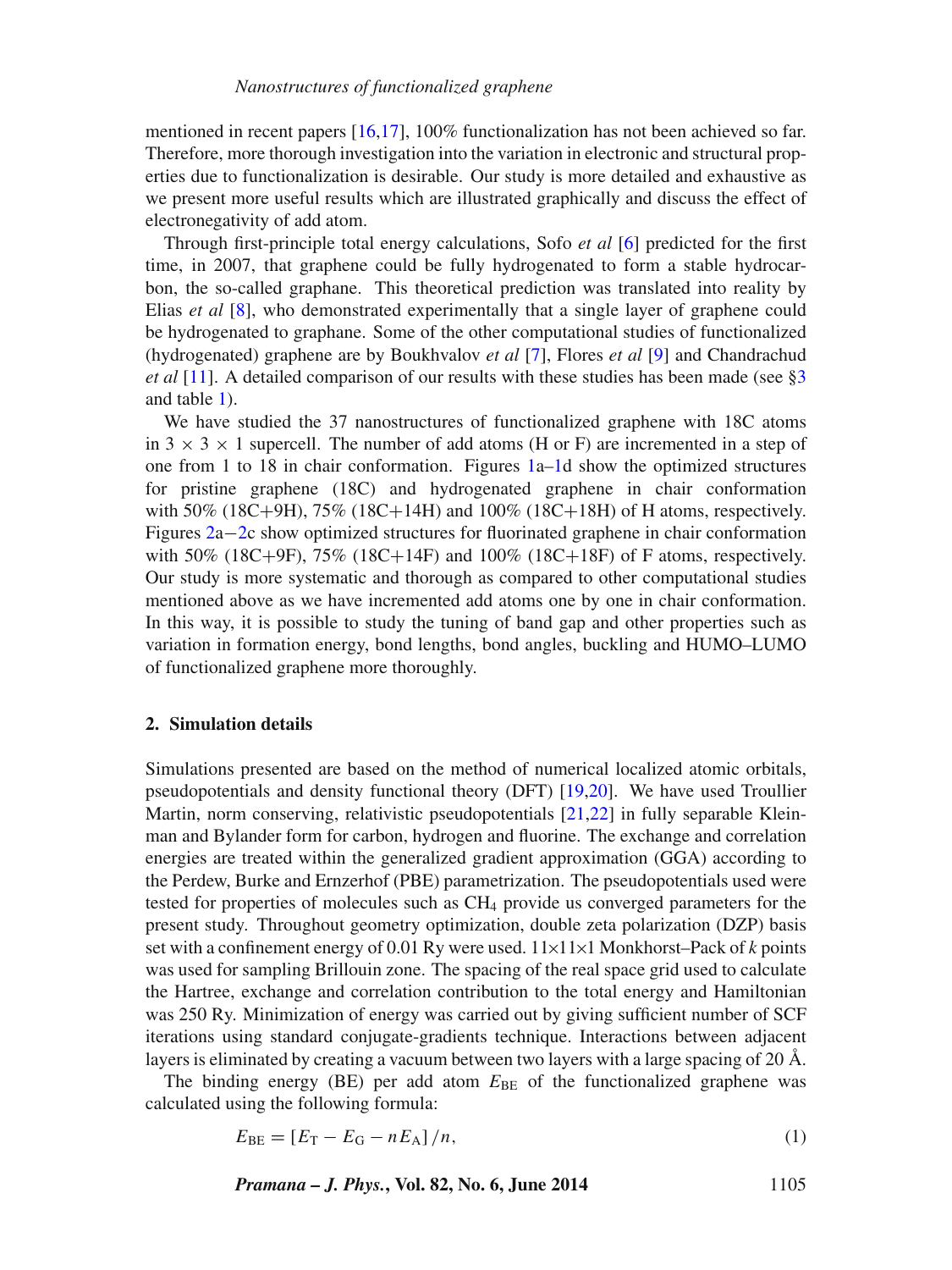|                          | Table 1. C-C.<br>nanostructures | of functionalized graphene with 18C atoms. |                                | C-H and C-F bond lengths, band gap, transverse displacement (d) of C atoms and binding energy (BE) per add atom for |                  |                                        |                        |
|--------------------------|---------------------------------|--------------------------------------------|--------------------------------|---------------------------------------------------------------------------------------------------------------------|------------------|----------------------------------------|------------------------|
| Nano                     |                                 |                                            | Bond length (Å)                |                                                                                                                     | Band gap         | Transverse                             | BE/add                 |
| Structure                |                                 | U<br>J                                     | HU                             |                                                                                                                     | $\epsilon$ V)    | displacement                           | atom(eV)               |
|                          | This simulation                 | Other simulation                           | This simulation                | Other simulation                                                                                                    |                  | of $C$ atoms $(\AA)$                   |                        |
| 18C                      | 1.421                           | $1.423$ [7]<br>1.42[6]                     | I                              | Ī                                                                                                                   | Ξ                | $\overline{\phantom{a}}$               | I                      |
| H6+281                   | 1.381-1.528                     | $1.537$ [7]<br>1.52[6]                     | 1.120-1.139                    | 1.086 [7]<br>1.11 [6]                                                                                               | Ē                | $0.0069 - 0.7274$                      | $-3.2865$              |
| 18C+14H                  | 1.385-1.533                     | $-.52[12]$                                 | 1.122-1.127                    | 1.158 [7, For 50%<br>hydrogenation]                                                                                 | 2.9568           | $0.0105 - 0.5916$                      | $-3.6314$              |
|                          |                                 | $1.475[7, For 50\%$<br>hydrogenation]      |                                |                                                                                                                     |                  |                                        |                        |
| 18C+18H                  | 1.544                           |                                            | 1.109                          |                                                                                                                     | 4.9793           | $0.2302 - 0.2305$                      | $-3.7562$              |
|                          | Y                               |                                            | H<br>J                         |                                                                                                                     |                  |                                        |                        |
| 18C+9F                   | 1.3749-1.5031                   |                                            | 1.3886-1.4242                  | 1.386[18, For 100%<br>flourination                                                                                  | Ē                | $0.0239 - 0.4195$                      | $-3.1246$              |
| $18C + 18F$<br>$18C+14F$ | 1.3371-1.4819<br>1.5078-1.5081  |                                            | 1.3771-1.3923<br>1.3818-1.3822 |                                                                                                                     | 2.8730<br>3.6374 | $0.0084 - 0.3313$<br>$0.1880 - 0.3132$ | $-3.2836$<br>$-3.3507$ |

*Naveen Kumar, Jyoti Dhar Sharma and P K Ahluwalia*

<span id="page-3-0"></span>1106 *Pramana – J. Phys.***, Vol. 82, No. 6, June 2014**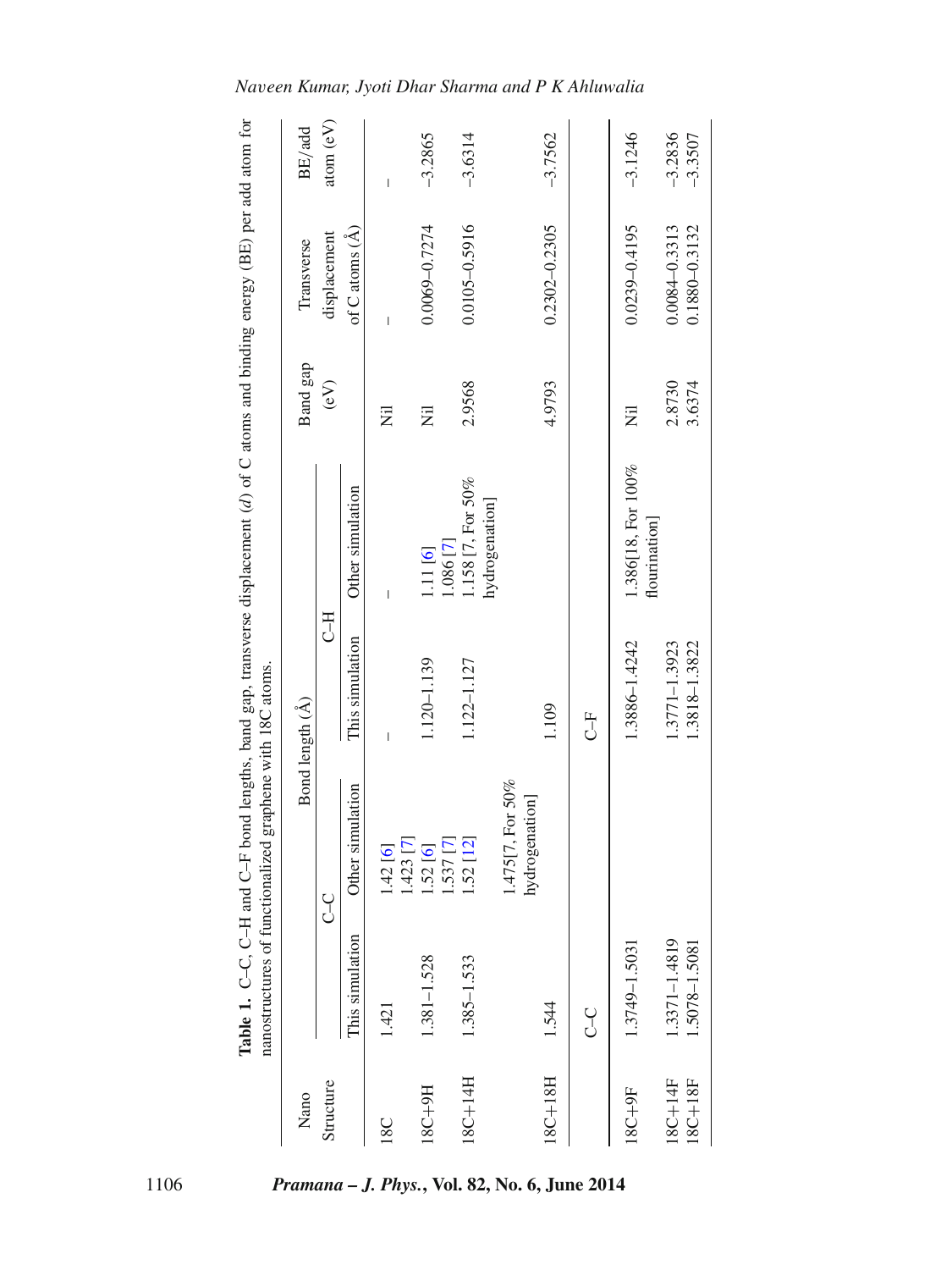*Nanostructures of functionalized graphene*

<span id="page-4-0"></span>

**Figure 1.** Optimized nanostructures of hydrogenated graphene in chair conformation. (**a**) Pristine structure (18C), (**b**) 18C+9H, (**c**) 18C+14H and (**d**) 18C+18H.

<span id="page-4-1"></span>

**Figure 2.** Optimized nanostructures of fluorinated graphene in chair conformation. (**a**) 18C+9F, (**b**) 18C+14F and (**c**) 18C+18F.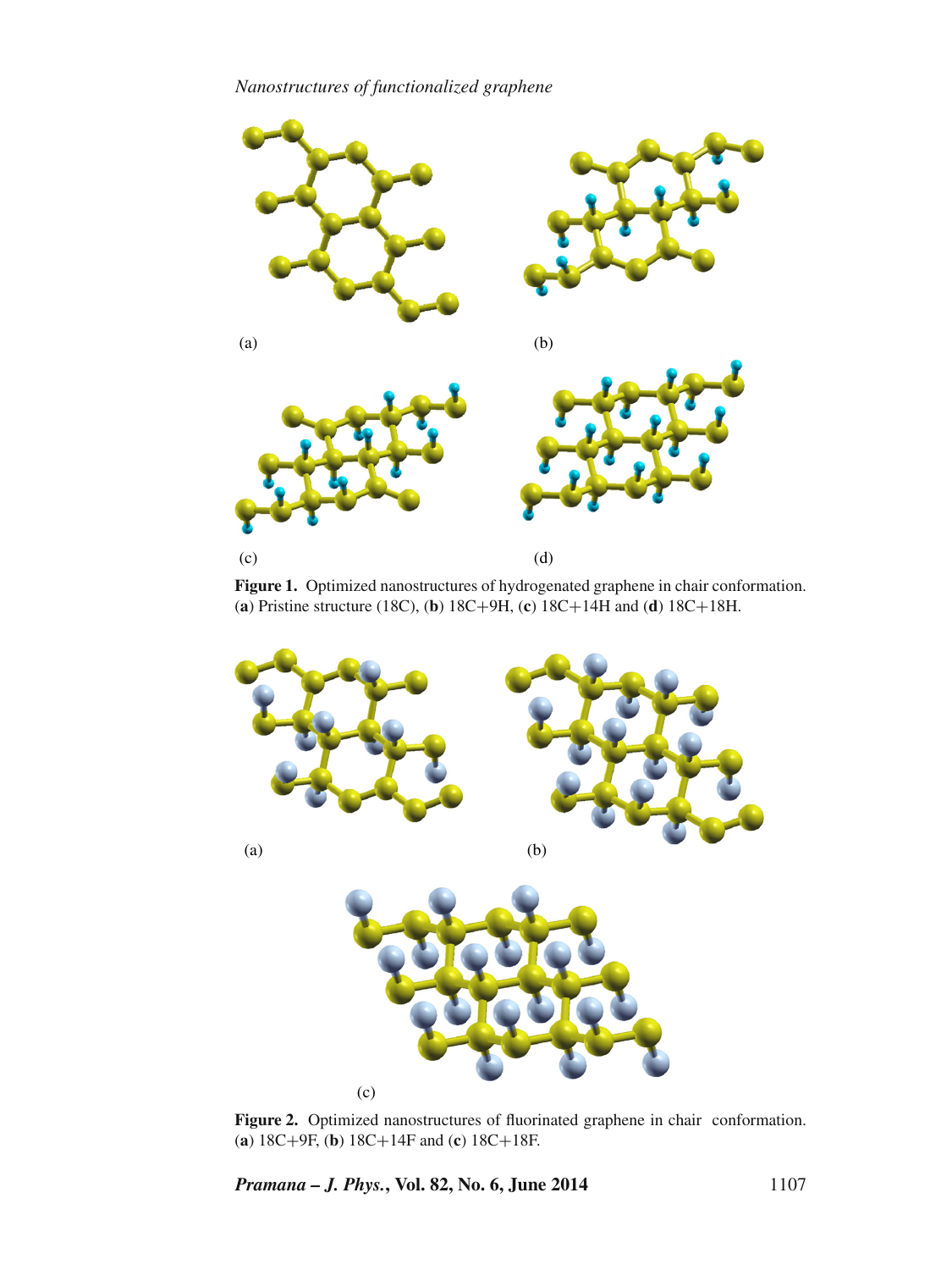where  $E_T$  is the total energy of the functionalized graphene,  $E_G$  is the total energy of pristine graphene (18C) and  $E_A$  is the total energy of the single add (H or F) atom as obtained from converged SIESTA runs (*n* is the number of add atoms).

## <span id="page-5-0"></span>**3. Results and discussion**

#### 3.1 *Band structure and partial density of states*

3.1.1 *Hydrogenation of graphene.* The electronic band structure has been calculated along  $\Gamma$ –M–K– $\Gamma$  direction of the irreducible part of hexagonal Brillouin zone. Pristine graphene is a zero-gap semimetal because the conduction and valence bands meet at the *-* point (see figure [3a](#page-6-0)).

As the number of hydrogen atoms (*n*) are increased from 1 to 18, variation appears near the Fermi energy in the band structure (see figures [3b–3d](#page-6-0)). For odd number of hydrogen atoms, a band line crosses the Fermi energy, indicating that such nanostructures are good conductors (see figure [3b](#page-6-0)).

For  $n = 2$ , 4 and 12, band gap is small, ranging from  $0.20 \text{ eV}$  to  $0.34 \text{ eV}$ . However, when  $n = 10$ , the band gap becomes 1.72 eV, indicating that this structure is a semiconductor. When  $n = 14$ , 16 and 18, the band gap is found to be still larger, ranging from 2.95 eV to 4.98 eV where the valence band maximum (VBM) and conduction band minimum (CBM) are found at  $\Gamma$  point (except for  $n = 14$ , where VBM and CBM are at M point), which makes hydrogenated graphene a direct wide-band-gap semiconductor. It is clear that fully hydrogenated graphene is an insulator. By varying the number of hydrogen atoms, the band gap may be tuned to the desired value.

Sofo *et al* [\[6\]](#page-13-4) studied a nanostructure of graphene by adding hydrogen atoms in chair and boat conformations for first-principle calculations using CASTEP. Their plots for the band structure (figure  $3$  in [\[6\]](#page-13-4)) are in close agreement with our results.

The right column of each of figures [3a–3d](#page-6-0) shows the partial density of states (PDOS) due to 2*s* and 2*p* orbitals of carbon and 1*s* orbital of hydrogen for pure as well as hydrogenated graphene. As the numbers of hydrogen atoms are incremented one by one from 1 to 18 in the chair conformation, a variation in PDOS appears near the Fermi energy. When the number of hydrogen atoms is odd, the  $2p<sub>z</sub>$  orbital of carbon atom dominates the contribution to PDOS near the Fermi energy and a peak appears at the Fermi energy, indicating that the nanostructure is a conductor (see figure [3b](#page-6-0)). When the number of hydrogen atoms is even, PDOS in the vicinity of the Fermi energy is mainly derived from 1*s* state of H, while a strong hybridization between 1*s* orbitals of H and 2*p<sup>z</sup>* orbitals of C is found in highest occupied molecular orbital (HOMO) region. It is found that HOMO and lowest unoccupied molecular orbital (LUMO) gaps near the Fermi energy increase (see figures [3c](#page-6-0) and [3d](#page-6-0)) for  $n = 10$ , 14, 16 and 18, indicating that these nanostructures are semiconductors/insulators (*n* is the number of H atoms). However, for  $n = 8$  and 12, peak appears at the Fermi energy even though *n* is even. For  $n = 2$ , 4 and 6, there is no gap at the Fermi energy.

Sofo *et al* [\[6\]](#page-13-4) studied a nanostructure of graphene by adding hydrogen atoms in chair and boat conformations for first-principle calculations using CASTEP. Their plots for density of states (figure [3](#page-6-0) in [25]) are in close agreement with our results.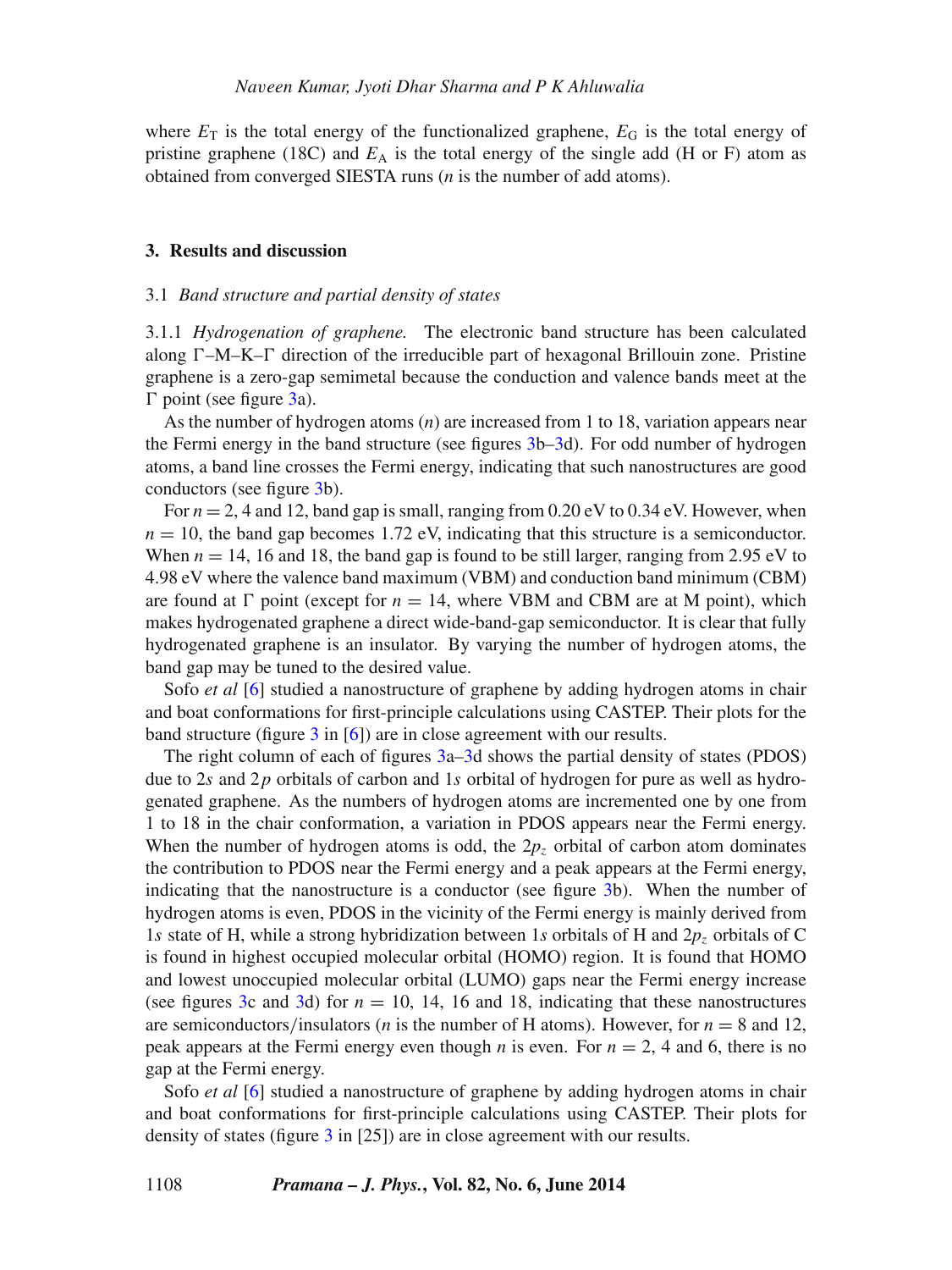*Nanostructures of functionalized graphene*

<span id="page-6-0"></span>

Figure 3. Electronic band structure (left column) and partial DOS (right column) for nanostructures of functionalized graphene with (**a**) 18C, (**b**) 18C+9H, (**c**) 18C+14H, (**d**) 18C+18H. The zero of the energy scale lies at the Fermi energy. High symmetry points of the band structure (left column of each figure) are at  $\Gamma$  ( $k = 0$  and 0.71/Å),  $M (k = 0.26 \text{ Å})$  and K ( $k = 0.41/\text{Å}$ ).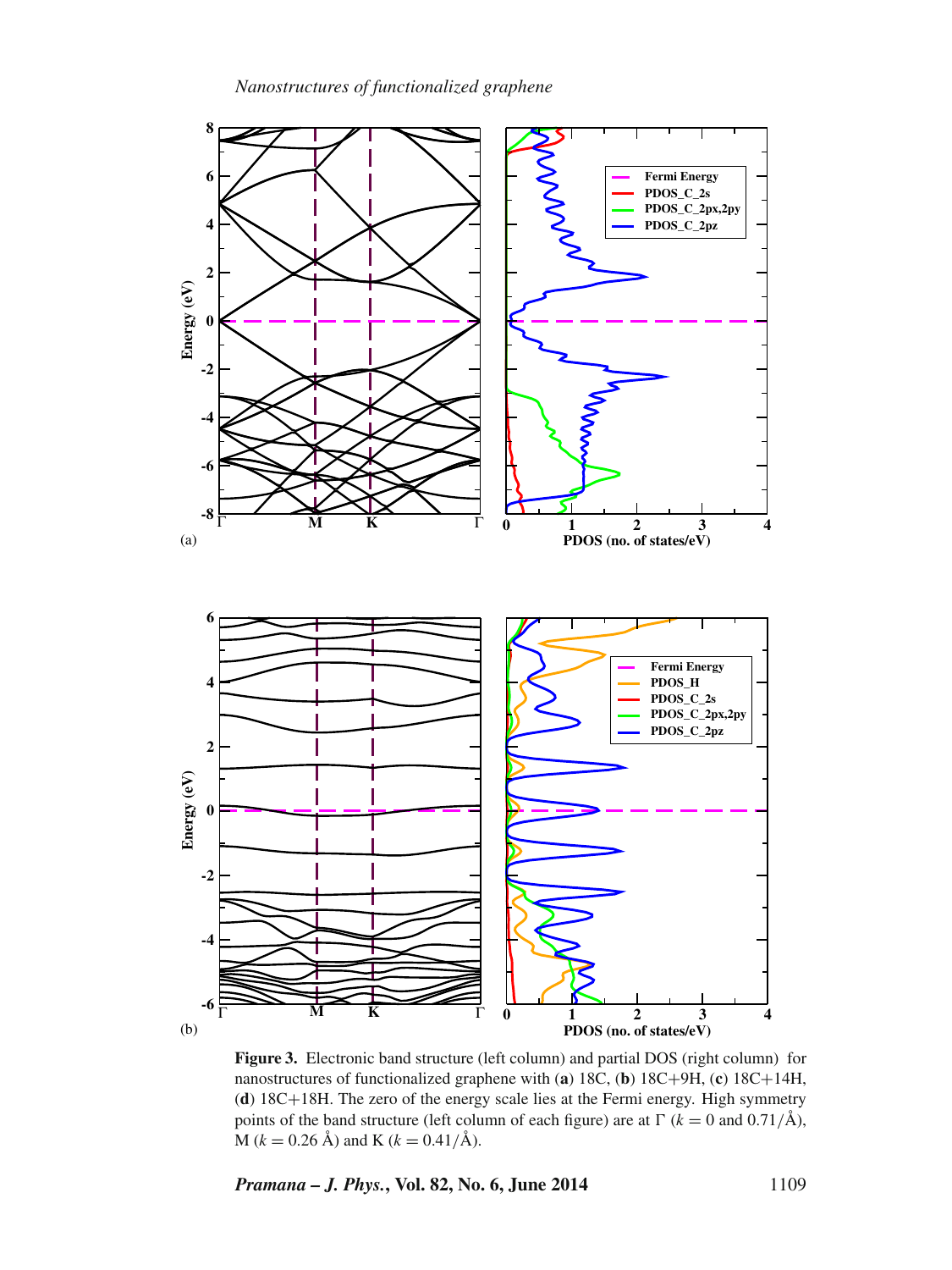





1110 *Pramana – J. Phys.***, Vol. 82, No. 6, June 2014**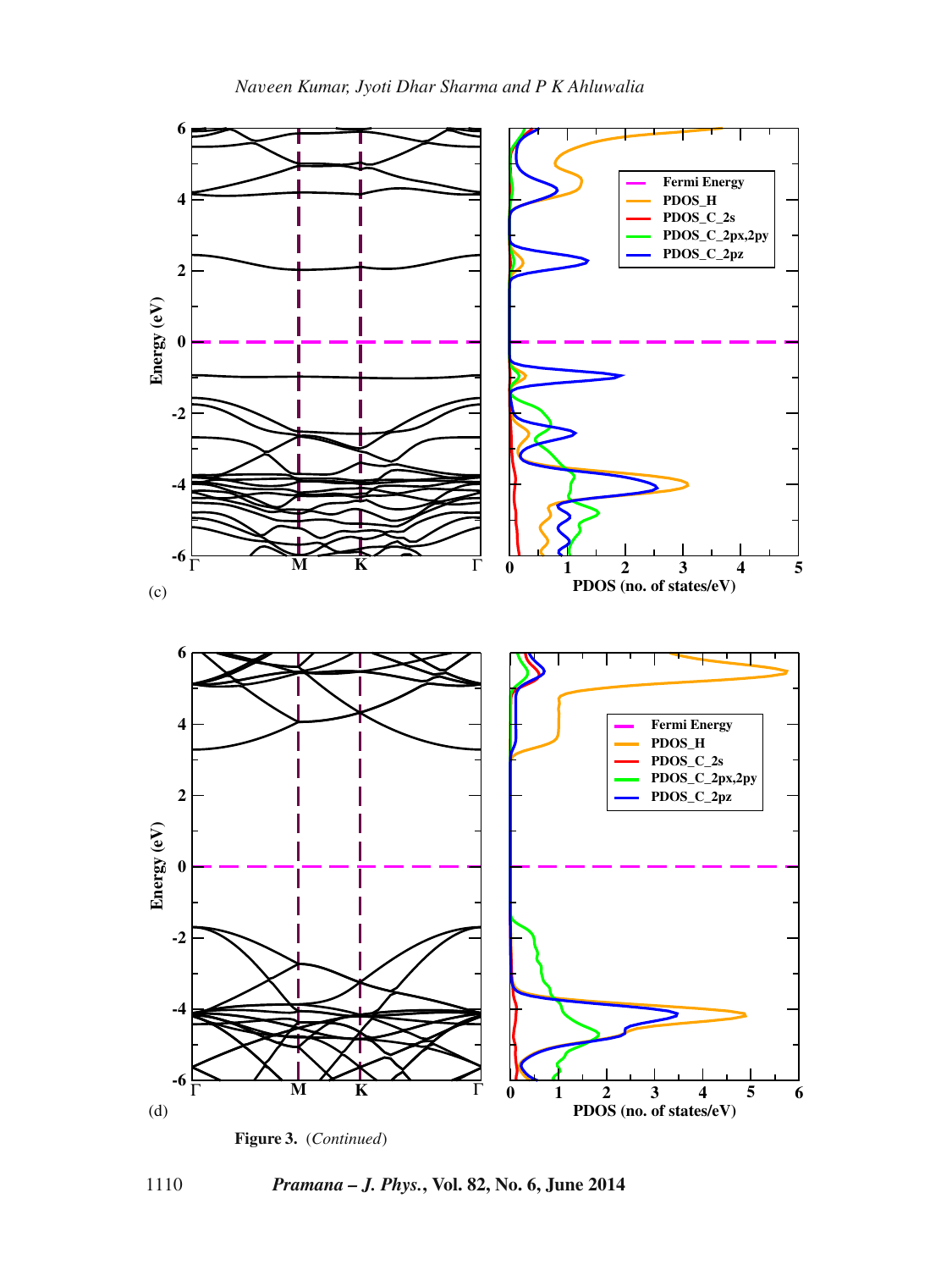Chandrachud *et al* [\[11\]](#page-14-5) have studied a nanostructure of graphene having 50 carbon atoms by varying the percentage of hydrogen atoms for *ab intio* study using VASP. Their plots for electron density of states (figure  $3$  in [\[11\]](#page-14-5)) are in qualitative agreement with our results.

3.1.2 *Fluorination of graphene.* The electronic band structure has been calculated for fluorinated graphene along the *-*–M–K–*-* direction of the irreducible part of hexagonal Brillouin zone. Pristine graphene is a zero-gap semimetal because the conduction and valence bands meet at the  $\Gamma$  point (see figure [3a](#page-6-0)). As the numbers of fluorine atoms  $(n)$ are increased, the bonds formed between the fluorine  $p_z$  and carbon  $p_z$  orbitals force the carbon atoms into sp<sup>3</sup> hybridization, breaking the symmetry of graphene [\[18\]](#page-14-2). This opens a gap via the formation of new C–F bonding states in the valence band maximum and C–F antibonding states in the conduction band minimum (see figures [4a–4c](#page-9-0)). As the number of fluorine atoms (*n*) is increased from 1 to 18, variation appears near the Fermi energy in the band structure (see figures  $4a-4c$ ). For odd number of fluorine atoms, a band line crosses the Fermi energy indicating that such nanostructures are good conductors (see figure [4a](#page-9-0)).

For  $n = 2, 4, 8$  and 16, band gap is small, ranging from 0.12 eV to 0.93 eV, indicating that such structures are semiconductors. In these cases, the valence band maximum (VBM) and conduction band minimum (CBM) are at M point. When *n* = 10, 14 and 18, the band gap is large, ranging from 1.80 eV to 3.64 eV. Therefore, these nanostructures of fluorinated graphene behave as wide-band-gap semiconductors. When graphene is fully fluorinated, there is a band gap of 3.64 eV.

Junkermeier *et al* [\[18\]](#page-14-2) have studied nanostructures of graphene by adding fluorine atoms in different conformations for *ab initio* calculations using Quantum Espresso. Their patterns of plots for band structure (figure [4](#page-9-0) in [\[18\]](#page-14-2)) are in close agreement with our results.

The right columns of figures [4a–4c](#page-9-0) show the PDOS due to orbitals of carbon and fluorine atoms for fluorinated graphene. As the number of fluorine atoms is incremented one by one from 1 to 18 in the chair conformation, a variation in PDOS appears near the Fermi energy. When the number of F atoms is odd, the dominant contribution to PDOS near the Fermi energy is from  $2p_z$  orbital of carbon atom and  $2p_x$ ,  $2p_y$  orbitals of fluorine atom and a peak appears at the Fermi energy due to  $C_2p_z$  orbital, indicating that the nanostructure is a conductor. When the number of F atoms is even, PDOS in the vicinity of Fermi energy is mainly due to 2*p* orbital of F, while a strong hybridization between  $2p_x$ ,  $2p_y$  orbitals of F and  $2p_z$  orbitals of C has been found in the HOMO region. It is found that the HOMO–LUMO gap near the Fermi energy is large (see figures [4b](#page-9-0) and [4c](#page-9-0)) for  $n = 14$ , 16 and 18, indicating that these nanostructures are semiconductors/insulators (*n* is the number of F atoms). However, for  $n = 6$ , sharp peak appears at the Fermi energy even though *n* is even. For  $n = 2, 4, 8, 10$  and 12, there is a broad peak at the Fermi energy.

3.1.3 *Comparison of band gap due to hydrogenation and fluorination.* Figure [5](#page-10-0) shows the graph of variation of band gap with the add atoms. Blue line is for hydrogenation and red line is for fluorination. When the number of add atom is odd, the band gap is zero. Also in the case of hydrogenation, the band gap is zero for  $n = 6$  and 8. In the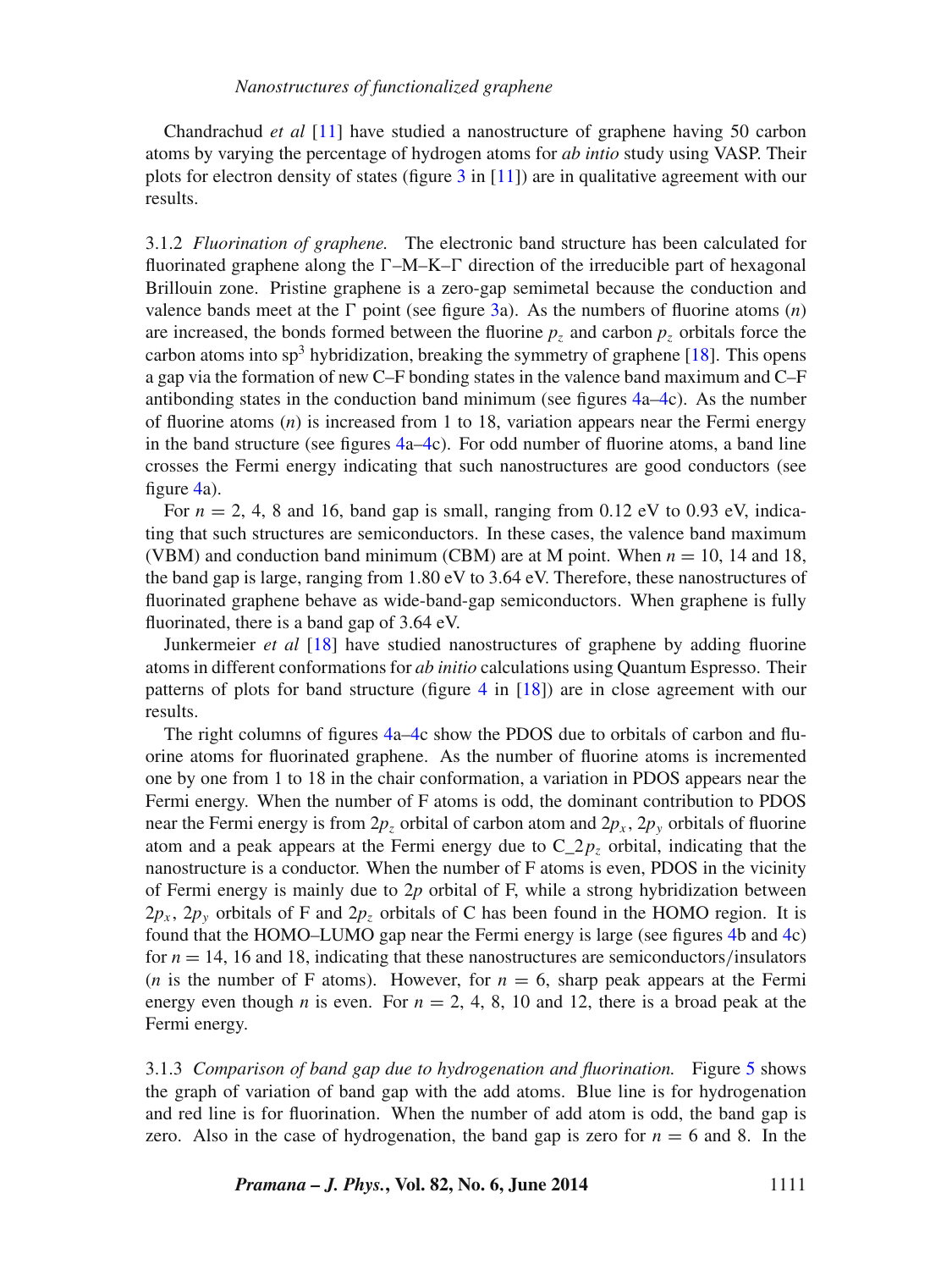<span id="page-9-0"></span>

**Figure 4.** Electronic band structure (left column) and partial DOS (right column) for nanostructures of fluorinated graphene with (**a**) 18C+9F, (**b**) 18C+14F, (**c**) 18C+18F. The zero of the energy scale lies at the Fermi energy. High symmetry points of the band structure (left column of each figure) are at  $\Gamma$  ( $k = 0$  and 0.71/Å), M ( $k =$ 0.26 Å) and K ( $k = 0.41/\text{\AA}$ ).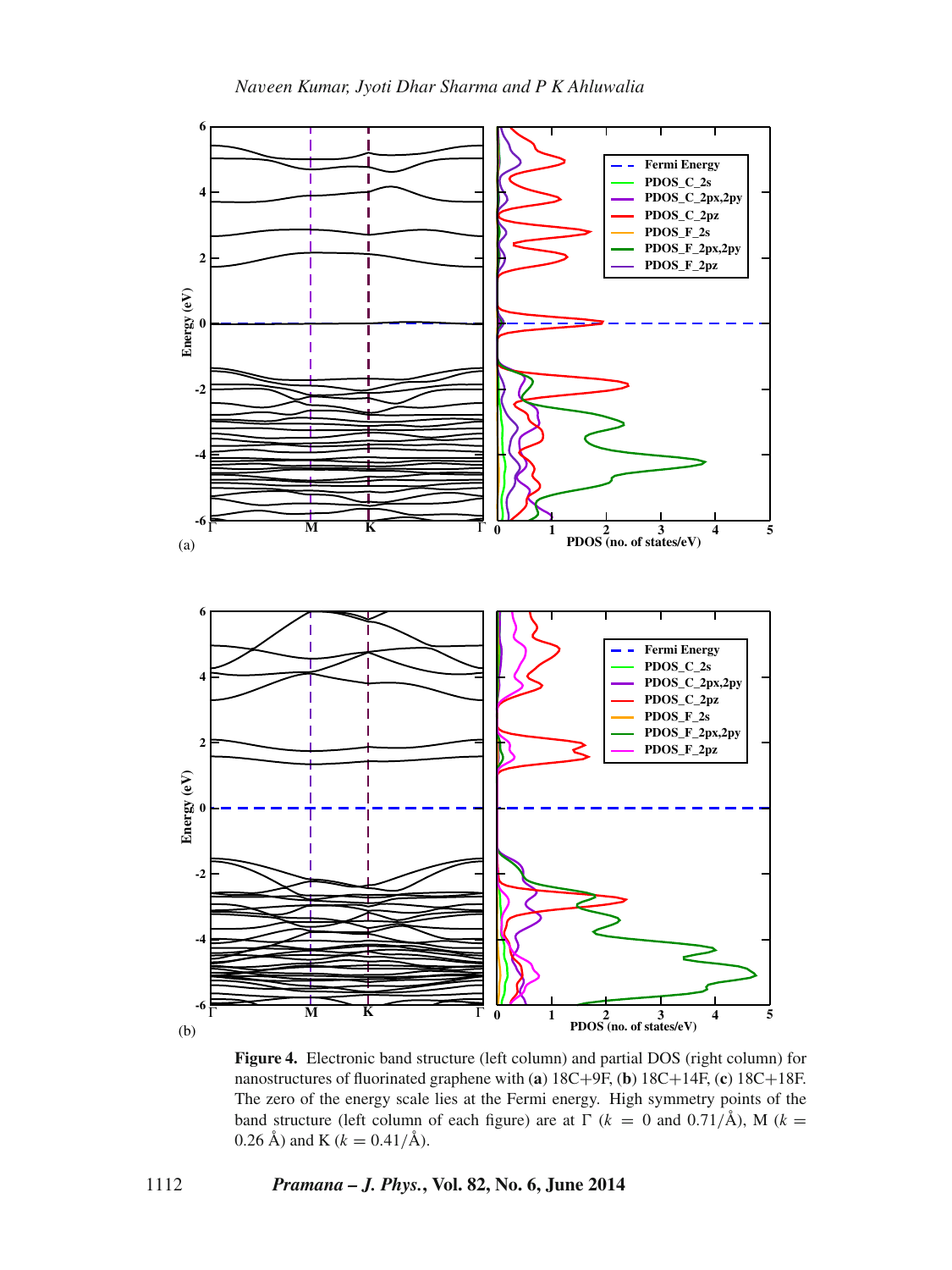

case of fluorination, the band gap is zero for  $n = 6$ . For  $n = 4$  and 8, the magnitude of band gap is more for fluorination than for hydrogenation. But for  $n = 10, 12, 14, 16$ and 18, band gap is higher in the case of hydrogenation when compared to fluorination. The maximum band gap is for  $n = 18$  (100% functionalization), which is 4.98 eV for hydrogenation and 3.00 eV for fluorination (also see table [1\)](#page-3-0). The band gap for  $n = 14$ 

<span id="page-10-0"></span>

**Figure 5.** Variation of band gap with the number of add atoms (blue line is for hydrogenation and red line is for fluorination).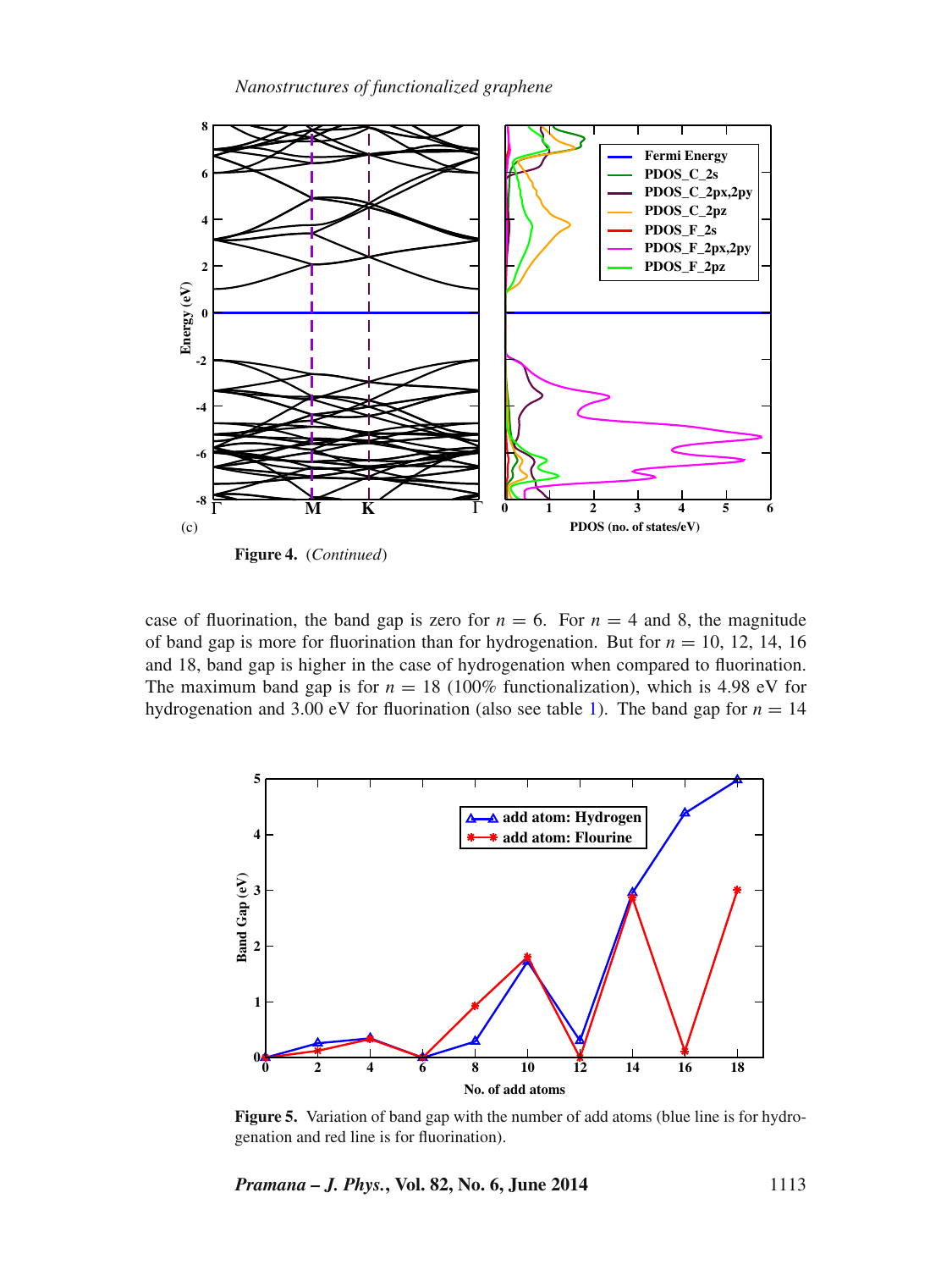is 2.95 eV for hydrogenation and 2.20 eV for fluorination. For  $n = 16$ , the band gap is 4.38 eV for hydrogenation and 2.60 eV for fluorination. Thus, the nanostructures with 18C+14H, 18C+14F, 18C+16H, 18C+16F, 18C+18H and 18C+18F atoms are wideband-gap semiconductors, whereas the nanostructures with 18C+2H, 18C+4H, 18C+4F, 18C+8F, 18C+10F and 18C+10H atoms are small-band-gap semiconductors. The rest of the nanostructures are conductors.

## 3.2 *Binding energy, bond lengths and buckling due to functionalization*

3.2.1 *Hydrogenation of graphene.* Binding energy per H atom (calculated using eq. [\(1\)](#page-2-0), [§2\)](#page-2-1) is plotted against the number of hydrogen atoms in figure [6](#page-11-0) (red line for odd number of H atoms and blue line for even number of H atoms) and tabulated in table [1.](#page-3-0) The BE increases as the number of hydrogen atoms increase, indicating that hydrogenated graphene is more stable than pristine graphene. It is observed that the binding energy per H atom is slightly more for even number of H atoms than for odd number of H atoms except for  $n = 8$  and 12 (see figure [6\)](#page-11-0). For fully hydrogenated graphene (18C+18H) it is found to be  $-3.7563$  eV per H atom.

C–C and C–H bond lengths, as obtained from converged SIESTA runs, are tabulated for nanostructures in table [1.](#page-3-0) The value of C–C bond length for pristine graphene is 1.421  $\AA$ , which is in close agreement with the experimental value of 1.42  $\AA$ , frequently quoted in [\[2\]](#page-13-1). The C–C bond length for 50% hydrogenation lies between 1.381 Å and 1.523 Å. For fully hydrogenated graphene, the C–C bond length is 1.544 Å. The C–H bond length for 50% hydrogenation is found to lie between 1.121 Å and 1.139 Å. For fully hydrogenated

<span id="page-11-0"></span>

**Figure 6.** Graph of binding energy per add atom vs no. of add atoms for functionalized graphene with 18C atoms.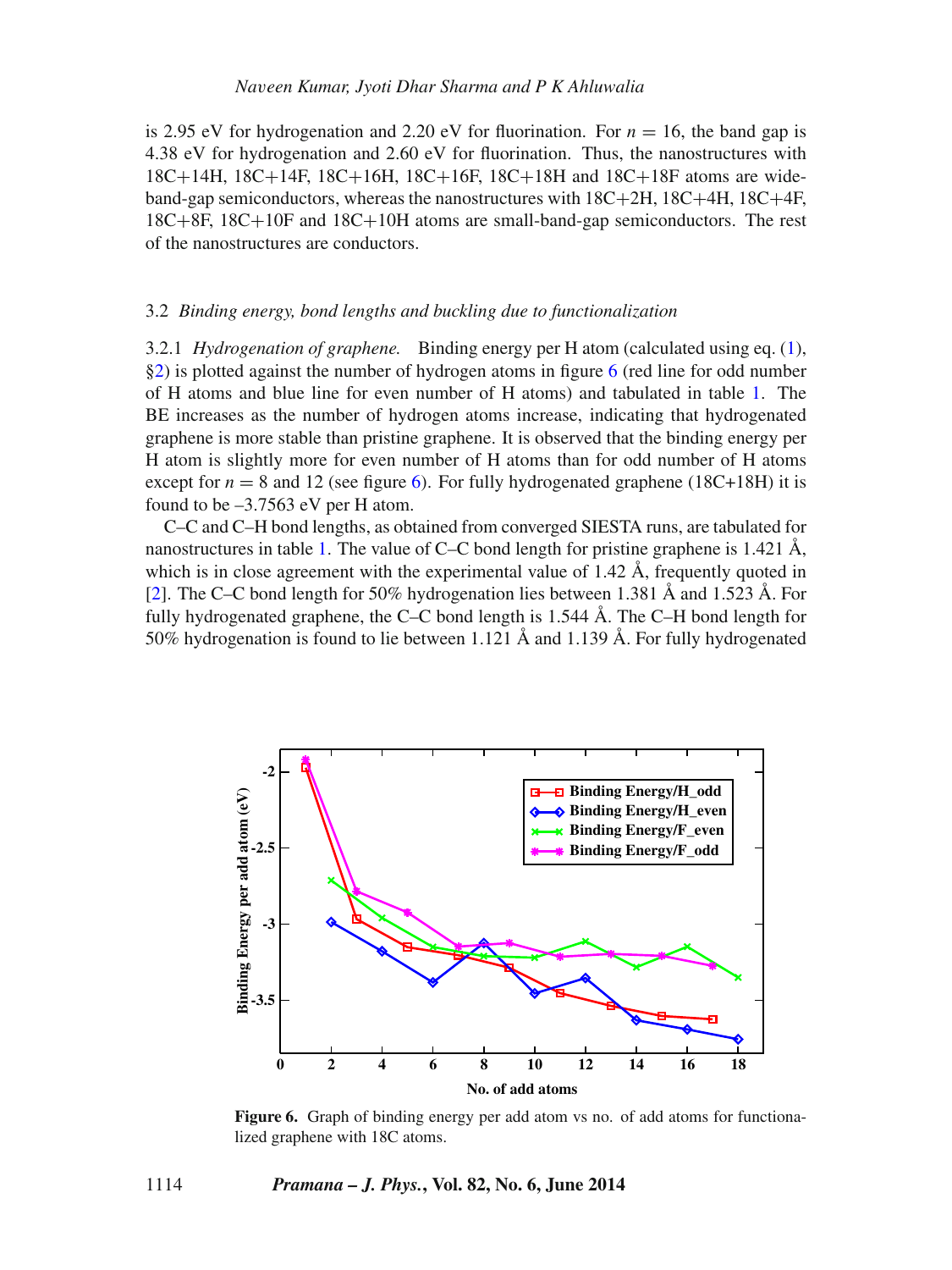graphene, the C–H bond length is 1.109 Å. Furthermore, as H atoms are added, the C atoms move perpendicular to the plane and there is buckling in the nanostructure due to hydrogenation [\[9\]](#page-13-8), which varies between 0.0053  $\AA$  and 0.7487  $\AA$ . The upper limit of transverse displacement of C atom is maximum for  $50\%$  hydrogenation (0.7487 Å) and for fully hydrogenated graphene it is 0.2305 Å.

Boukhvalov *et al* [\[7\]](#page-13-7) have considered a nanostructure of graphene having 32 carbon and 50 carbon atoms with adding hydrogen atoms for *ab initio* study of hydrogenated graphene using SIESTA. They have obtained C–C bond length of 1.475 Å for 50% hydrogenation, 1.537 Å for fully hydrogenated graphene and C–H bond length of 1.158 Å for fully hydrogenated graphene.

Sofo *et al* [\[6\]](#page-13-4) have taken a nanostructure of graphene by adding hydrogen atoms in chair and boat conformations for first-principle calculations of hydrogenated graphene using CASTEP. They have obtained C–C bond length of 1.52  $\AA$  and C–H bond length of 1.11 Å for fully hydrogenated graphene.

Berashevich *et al* [\[12\]](#page-14-8) have also considered a nanostructure of graphene having 42 carbon atoms by adding 42 hydrogen atoms in alternated spaces for studying fully hydrogenated graphene. They have obtained C–C bond length of 1.52  $\AA$  for fully hydrogenated graphene. These results for C–C and C–H bond lengths are in close agree-ment with our results (see table [1\)](#page-3-0).

In their computational study of hydrogenated graphene, Boukhvalov *et al* [\[7\]](#page-13-7) have observed that the magnitude of transverse displacements of C atoms lies between 0.096  $\AA$ and 0.364 Å (see table [1](#page-3-0) in [\[7\]](#page-13-7)), which is in close agreement with our results for buckling (see table [1](#page-3-0) in this paper).

3.2.2 *Fluorination of graphene.* Binding energy per F atom (calculated using eq. [\(1\)](#page-2-0), [§2\)](#page-2-1) is plotted against the number of fluorine atoms in figure [6](#page-11-0) (green line for odd number of F atoms and magenta line for even number of F atoms) and tabulated in table [1.](#page-3-0) The BE increases as the number of fluorine atoms increase, indicating that fluorinated graphene is more stable than pristine graphene. For fully fluorinated graphene  $(18C+18F)$  it is found to be –3.3507 eV per F atom.

C–C and C–F bond lengths (as obtained from converged SIESTA runs) have also been tabulated for nanostructures in table [1.](#page-3-0) The C–C bond length for 50% fluorination lies between 1.3749  $\AA$  and 1.5031  $\AA$ . For fully fluorinated graphene, the C–C bond length varies between 1.5078 Å and 1.5081 Å. The C–F bond length for 50% fluorination is found to vary between 1.3886 Å and 1.4242 Å. For fully fluorinated graphene the C–F bond length varies between 1.3818 Å and 1.3822 Å. Furthermore, as F atoms are added, the C atoms move perpendicular to the plane and there is buckling in the nanostructure due to fluorination, which varies between 0.0002  $\AA$  and 0.5379  $\AA$ . The upper limit for transverse displacement of C atom is maximum for C18+12F atoms  $(0.5349 \text{ Å})$  and for fully fluorinated graphene it is 0.3132 Å.

Junkermeier *et al* [\[18\]](#page-14-2) have studied nanostructures of graphene by adding fluorine atoms in different conformations for *ab initio* calculations using Quantum Espresso. They have obtained C–F bond length of 1.386 Å and band gap of 3.00 eV for fully fluorinated graphene (see table [1,](#page-3-0) columns 9 and 11, row 49 in [\[18\]](#page-14-2)) are in close agreement with our results (see table [1](#page-3-0) in this paper).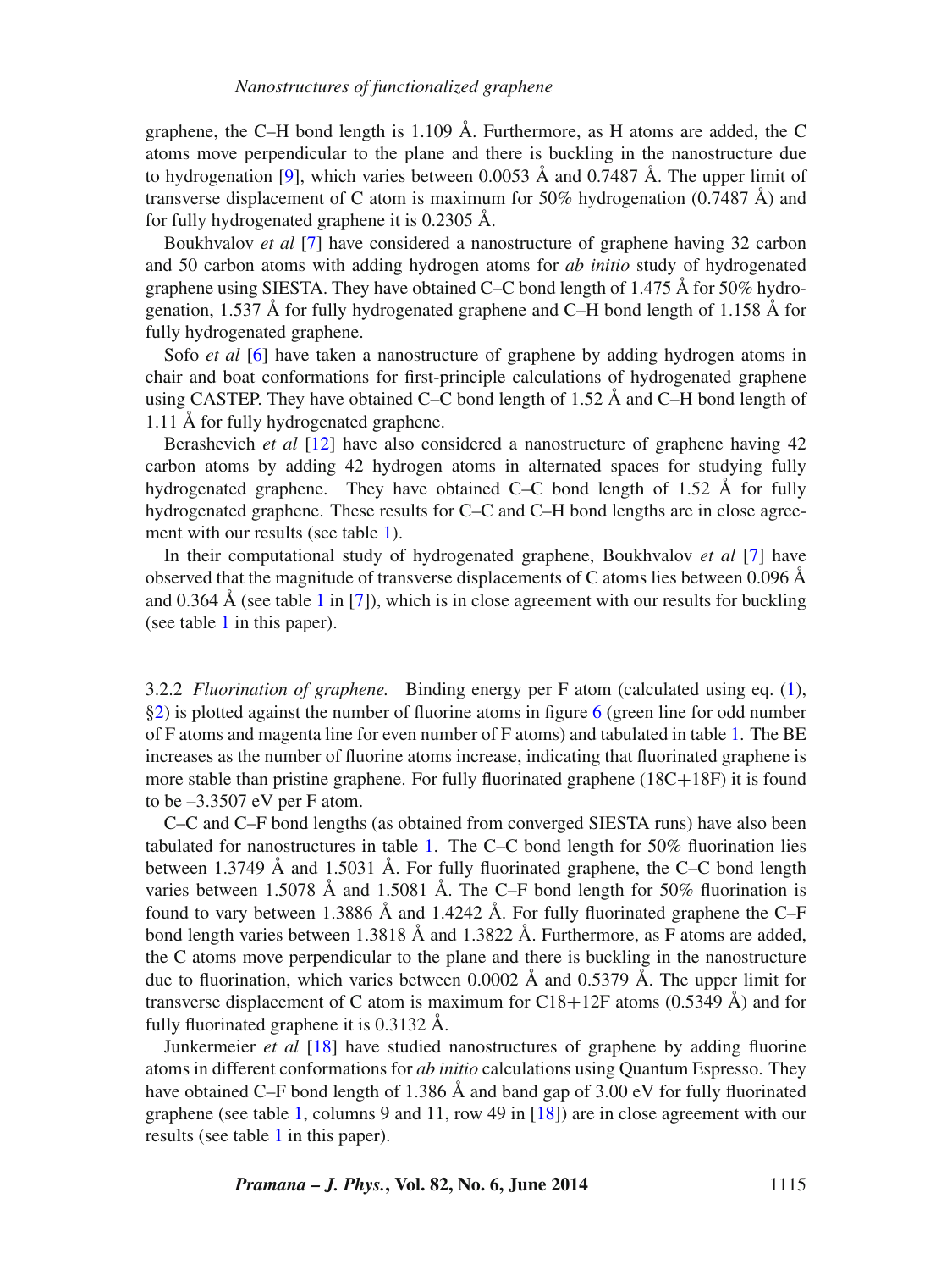## **4. Conclusions**

In summary, it has been observed that on functionalization of graphene with hydrogen and fluorine, a variation appears in the partial density of states and band structure near the Fermi energy and the nature of nanostructures undergo a change in electronic properties from conductor to semiconductor*/*insulator.

- (1) Fully hydrogenated graphene is found to have a band gap of 4.98 eV and binding energy of −3*.*7562 eV per H atom.
- (2) For fully fluorinated graphene, the band gap is 3.6374 eV and the binding energy is −3*.*3507 eV per F atom. This implies that functionalized graphene is a wide-bandgap semiconductor, which is more stable than graphene.
- (3) Fully hydrogenated graphene is slightly more stable than fully fluorinated graphene.
- (4) A large amount of buckling is also observed in the carbon lattice (0.0053  $\AA$ -0.7487 Å due to hydrogenation and 0.0002 Å–0. 5379 Å due to fluorination).
- (5) Buckling is more for hydrogenation as compared to fluorination.
- (6) The nanostructures with  $18C+14H$ ,  $18C+14F$ ,  $18C+16H$ ,  $18C+16F$ ,  $18C+18H$ and 18C+18F atoms are wide-band-gap semiconductors.
- (7) The nanostructures 18C+2H, 18C+4H, 18C+4F, 18C+8F, 18C+10F and 18C+10H atoms are small band gap semiconductors.
- (8) The rest of the nanostructures are conductors.

Thus, it is possible to tune the electronic properties of graphene through functionalization, making it a suitable material for applications in microelectronics devices.

## **Acknowledgements**

The authors acknowledge the SIESTA team for providing the code.

## **References**

- <span id="page-13-0"></span>[1] K S Novoselov, A K Geim, S V Morozov, D Jiang, Y Zhang, S V Dubonos, I V Grigorieva and A A Firsov, *Science* **306**, 666 (2004)
- <span id="page-13-1"></span>[2] D S L Abergel, V Apalkov, J Berashevich, K Ziegler and Tapash Chakraborty, *Adv.Phys.* **59**, 261 (2010)
- <span id="page-13-3"></span>[3] D W Boukhvalov and M I Katsnelson, *J. Phys. Condens. Matter* **21**, 344205 (2009)
- [4] Das S Sarma, Shaffique Adam, E H Hwang and Enrico Rossi, *Rev. Mod. Phys.* **83**, 407 (2011)
- <span id="page-13-2"></span>[5] Jyoti Dhar Sharma, P K Ahluwalia and Naveen Kumar, *AIP Conf. Proc.* **1393**, 321 (2011)
- <span id="page-13-4"></span>[6] J O Sofo, A S Chaudhari and G D Barber, *Phys. Rev. B* **75**, 153401 (2007)
- <span id="page-13-7"></span>[7] D W Boukhvalov, M I Katsnelson and A I Lichtenelson, *Phys. Rev. B* **77**, 035427 (2008)
- <span id="page-13-6"></span>[8] D C Elias, R R Nair, T M G Mohiuddin, S V Morozov, P Blake, M P Halsall, A C Ferrari, D W Boukhvalov, M I Katsnelson, A K Geim and K S Novoselov, *Science* **323**, 610 (2009)
- <span id="page-13-8"></span>[9] M Z S Flores, P A S Autreto, S B Legoas and D S Galvao, *Nanotechnol.* **20**, 465704 (2009)
- <span id="page-13-5"></span>[10] C Srinivasan and R Saraswathi, *Curr. Sci.* **97**, 302 (2009)